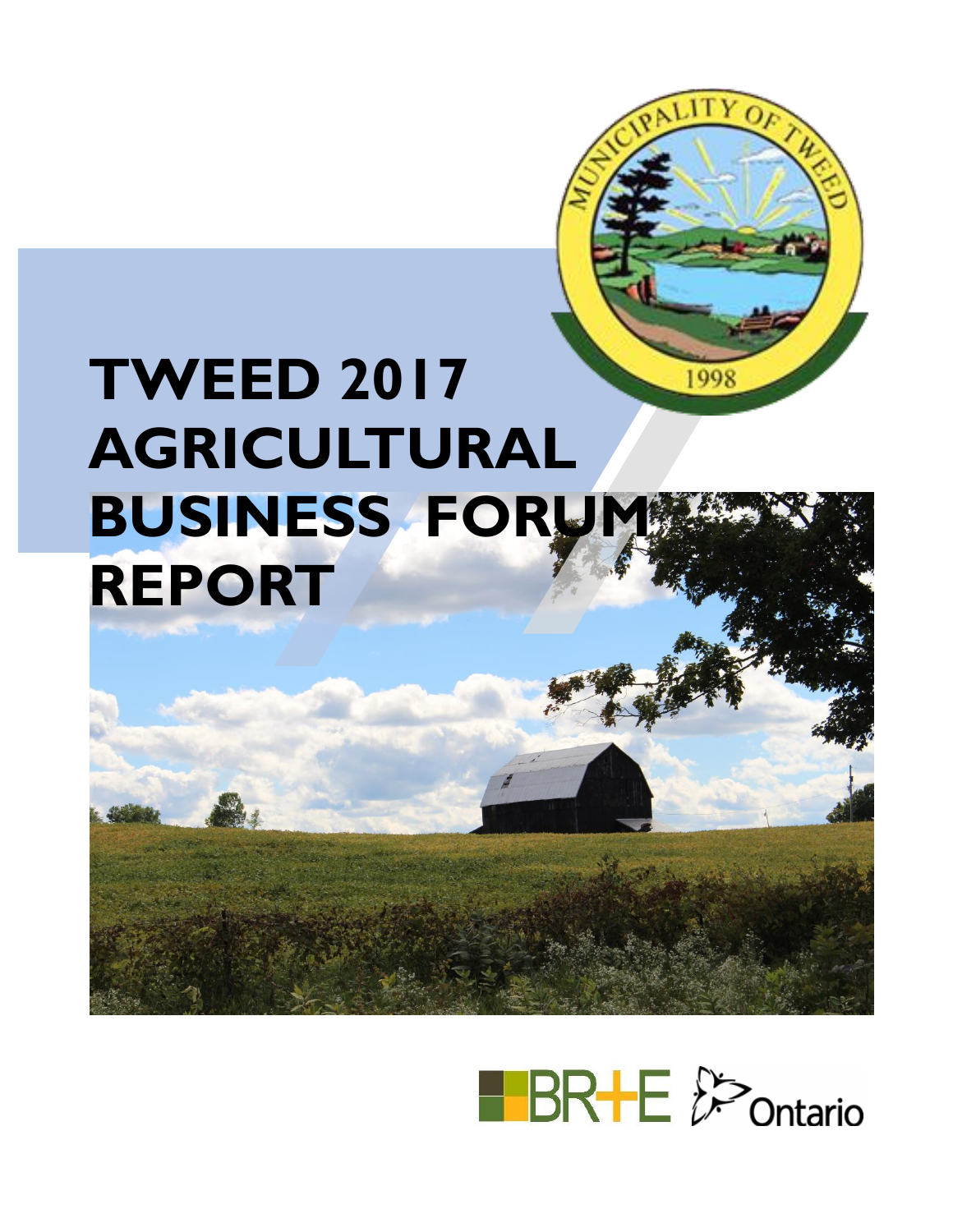# **Tweed 2017 Agricultural Business Forum**

### **Summary**

In March 2017 your BR&E Team hosted an evening event with over 20 farmers to identify issues facing the farming community. Participants shared their hopes and challenges which were captured by the Team. Key findings are summarized in this report. We recognize the importance of our farmers and their contributions to our community. We will continue to investigate solutions to those items that fall within our mandate.

## **Why an Agricultural Business Forum?**

- One of the key recommendations from the 2016 Tweed BR&E Report identified a need to have more input from the agriculture community (only 2 farmers took part in that initiative).
- The 2017 Agricultural Business Forum took a different approach from the 1 hour in-person individual survey interview method used in the 2016 Tweed BR&E; Instead, local farmers were invited to a group gathering in which they could discuss issues facing the farming community in an informal and collaborative way.
- At the 2017 Agricultural Business Forum, small group discussions were led by BR&E Team Members, and farmers were also invited to complete



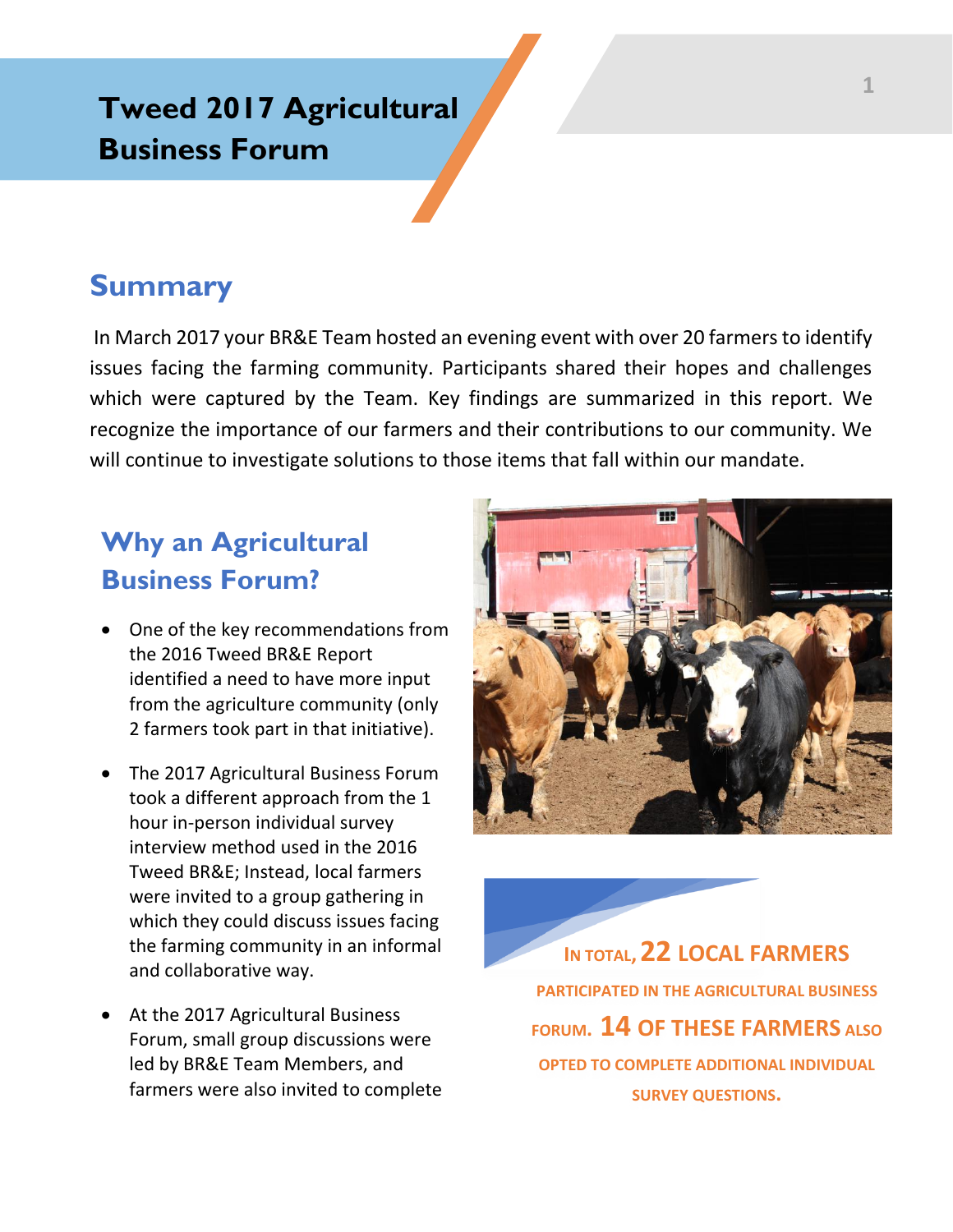## **Key Findings**

#### **Survey Summary:**



#### **Ratings on Factors of Doing Business in the Community:**

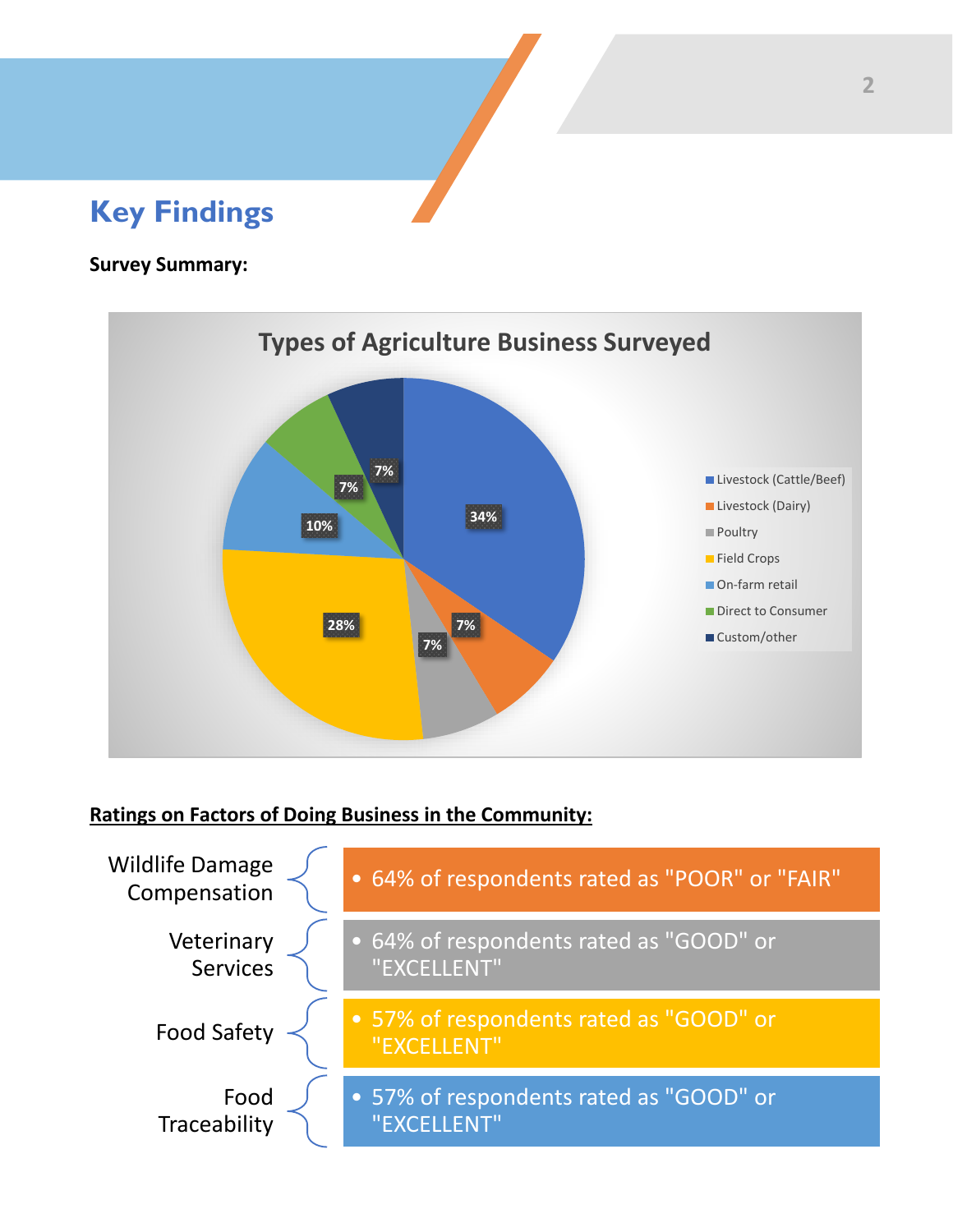## **Key Findings**

*When asked how important any of the following factors will be during the next 18 months:*

- **"Overall Cost of Doing Business" rated as VERY IMPORTANT to 77% of respondents**
- **"Public Concern/Awareness of Industry" rated as VERY IMPORTANT to 57% of respondents**
- **"Land Use Issues" rated as VERY IMPORTANT (42% of respondents) and SOMEWHAT IMPORTANT (28% of respondents)**

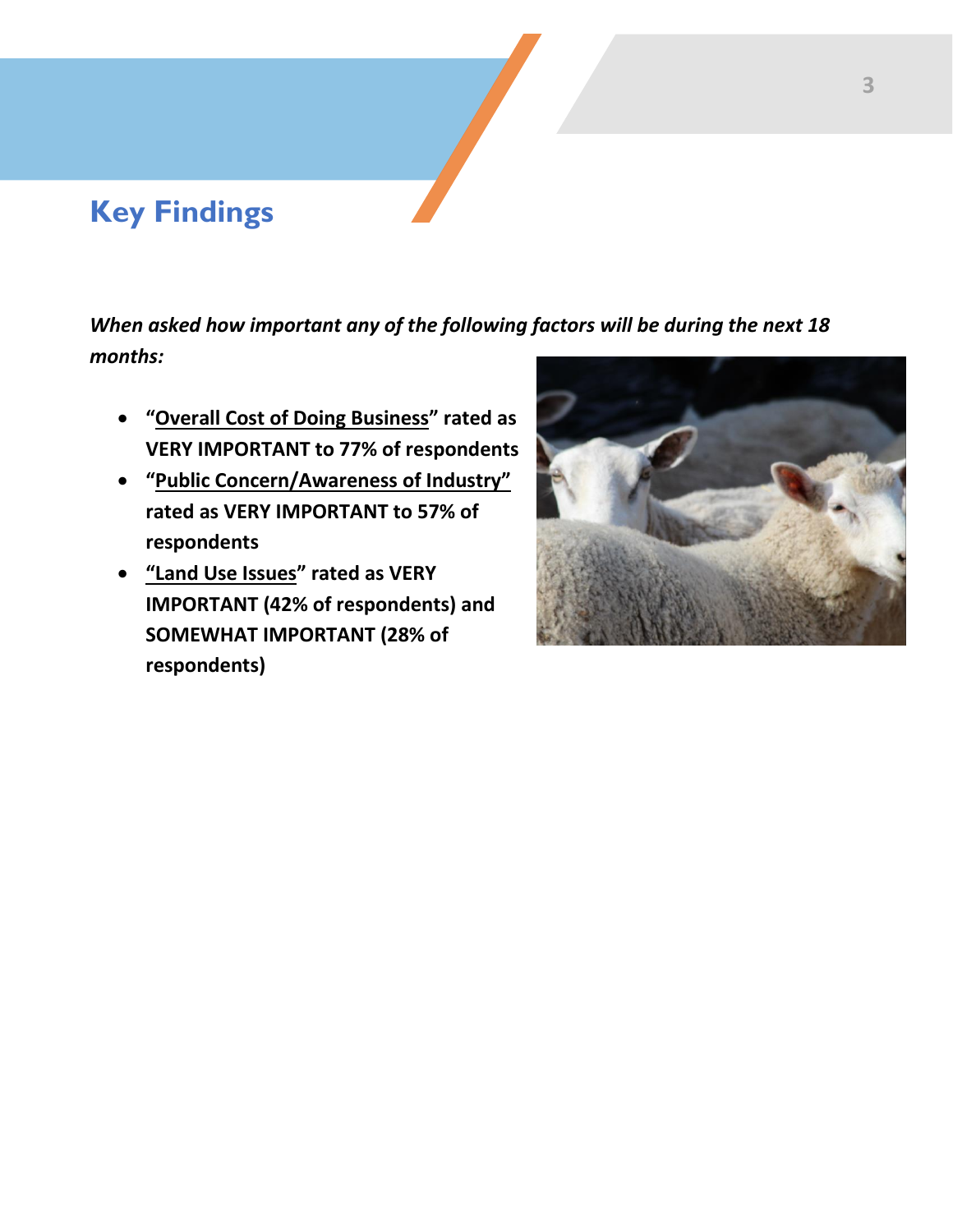# **Group Discussion Summary**

**Farmers were asked about barriers to their business and potential development that would most benefit their sector. Key points are outlined below:**

| <b>Greatest Barriers to</b><br><b>Supplying Locally?</b>                                           | • small population base<br>• need a point of sale<br>· lack of available processing<br>• competition - farms produce similar products and flood<br>local market<br>$\bullet$ etc. |
|----------------------------------------------------------------------------------------------------|-----------------------------------------------------------------------------------------------------------------------------------------------------------------------------------|
|                                                                                                    |                                                                                                                                                                                   |
| Assets/Infrastructure<br>that if developed<br>would benefit<br>agriculture?                        | • wider bridges/roads for farm equipment<br>• local Farm Supply Store<br>• 911 signage<br>• access to better internet for rural properties<br>$\bullet$ etc.                      |
| <b>What Support</b><br>Services from the<br><b>Municipality would</b><br>benefit your<br>business? | • roads/bridge improvement<br>• natural Gas<br>• decreased Hydro costs<br>• signage<br>· local marketing<br>$\bullet$ etc.                                                        |